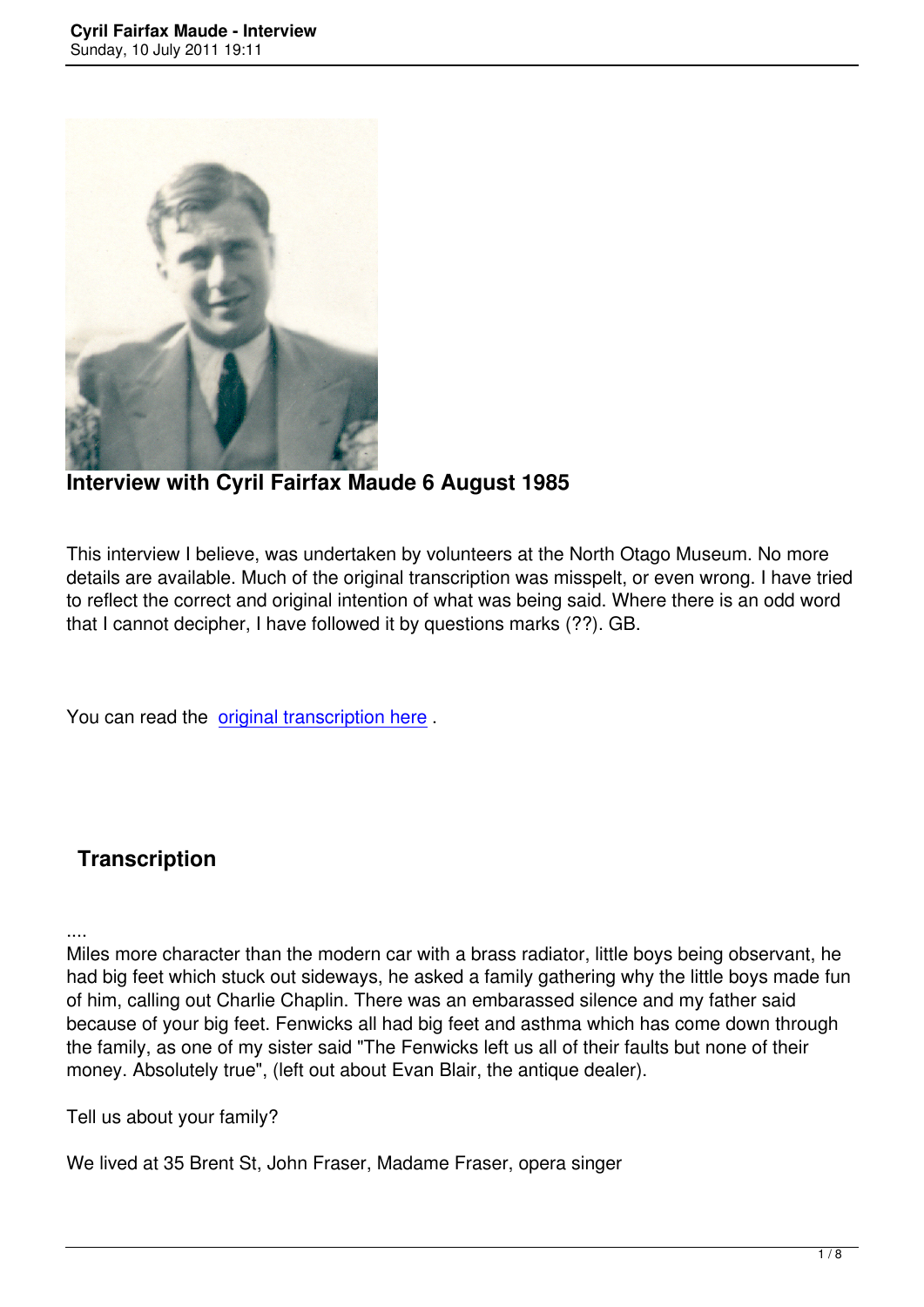(http://en.wikipedia.org/wiki/Ruth\_Vincent). He had two sisters, Victoran attitudes. I arrived home and saw the bassinette and that was the first intimation I had that there was going to be an addition to the family.

We came from a place called Elvington in York which is the same as the house here at the end of Maudes Road. My great grandfather was Anglican vicar at Elvington He must have been quite a clever man because he got his M A at Oxford and was reading law, but he had a breakdown in health.

In 1866 my grandfather came out to Oamaru. His cousin was Roxby of Traill?? and Roxby.

# **Can you explain the Relationship?**

You see that woman up there (picture above fireplace) she was a Miss Roxby. She married Thomas Maude (1770-1831). They had 2 sons Henry Roxby Maude and my great-grandfather Thomas Maude.

Henry Roxby Maude inherited the estate (Elvington) so he took the name. So when he came out to Oamaru he farmed for a bit.

# **What sort of farming?**

He grew a crop which came to nothing. We still had droughts in those days. He had some experience in farming he managed church farms around Elvington, then started a commission agency, real estate, in Crombies building. Used to be Lanes he did very well at that. But in the late 1880's or early 1890's series of slumps, lost all his money, couldn't get his money back so he lost his fortune. I was haunted by spectre of grandfather when he returned in 1966. Hope he didn't go the way his grandfather did.

Well after his business failed he was Assisstant Manager of NZ Loan and Mercantile , had breaking of leg had accunlated

Well, my grandfather had written a book on the Tarriff Question called " Chamberlain Appeals **Unto Caesar** 

My father took it round selling it. I guarantee my old man never read it. [He seemed to manage](http://catalogue.nla.gov.au/Record/2958280) [to keep himse](http://catalogue.nla.gov.au/Record/2958280)lf going with that but eventually he came back to Oamaru.

He went to Australia after the South Africa (Second Boer) War (11 October 1899 until 31 May 1902), he came back and eventually got a job selling

insurance for the AMP. He was a quite a successful insurance agent, but he lost all his money on the share market with a foolish investment. He never got past primary school because when grandad lost his money, he couldn't afford to send him to Waitaki.

# **And was your father the youngest?**

No Percy and Visie who died in her 100th years in Havelock North. We didn't get on.

# **After your father lost his money?**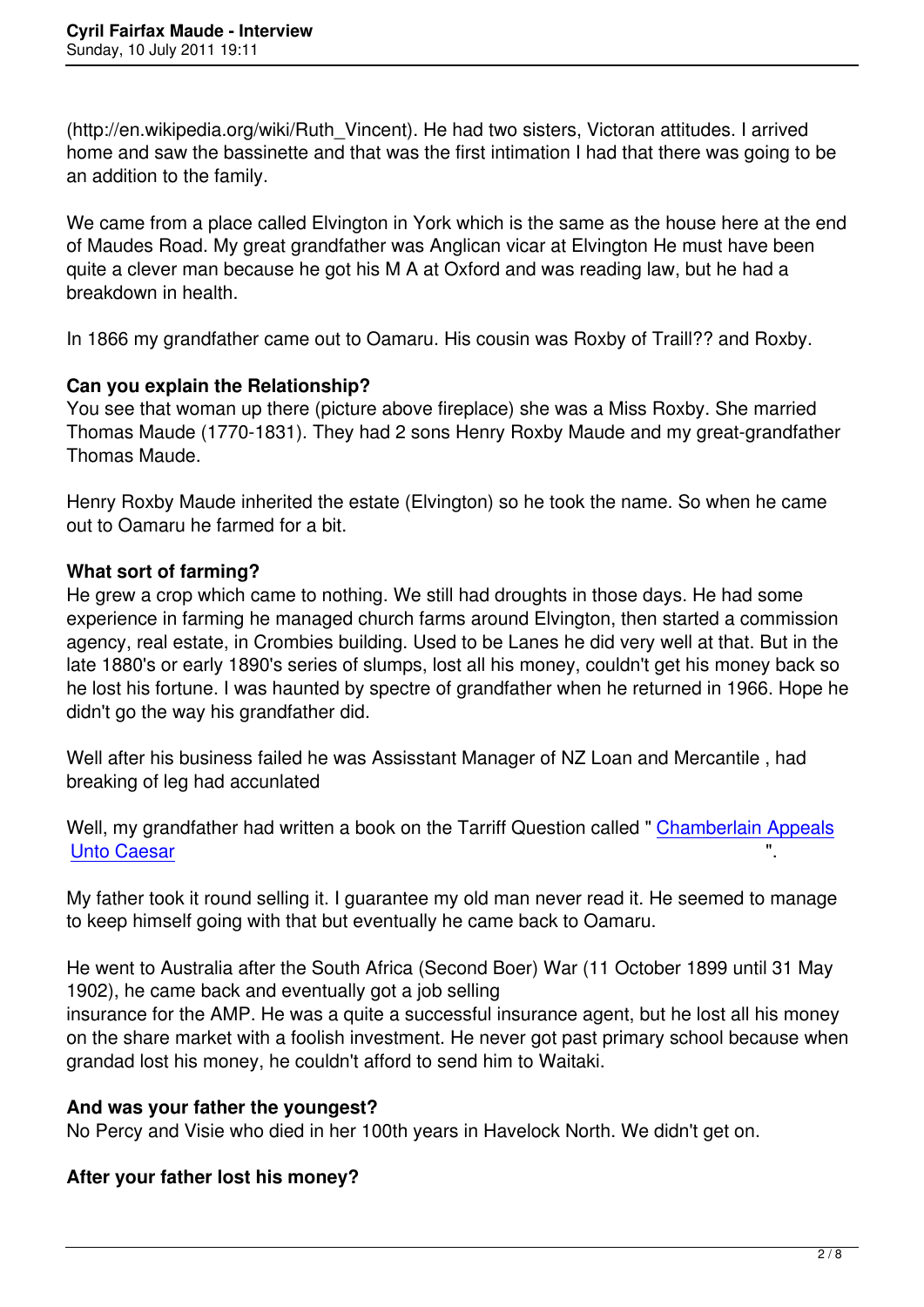It was only his accumulated capital he lost, he could still get by allright. My mother, her father was the Rev Jamieson, Anglican curate, graduated MA from Berlin University. He never did very well because the poor old boy had a slight drinking problem. My mother looked after him pretty well but he always lived with us. Very interesting old chap because of his educational background. He liked painting and admired John Ruskin (Art Critic of the Victorian era). He based his sermons on that. Well, he had the interests you'd expect a man who'd taken a degree on the contact?? to have.

One thing that intrigued me was this magazine ' [The Wid](ttp://en.wikipedia.org/wiki/John_Ruskin)e World ' which came out once a month he used to read till late in the night to relax his brain a bit. Of course being brought up with horses he could never understand cars. According to my mother the only way he knew he had a puncture was when the tyre came off the [wheel and bowle](http://www.collectingbooksandmagazines.com/wide.html)d along in front of him. He had no mechanial idea actually he was always having altercations. He finished his days in Oamaru, but before that he was a Vicar Waikouate ?? for a few years in the twenties. We used to go and stay at the old vicarage which has since been demolished. Pubeterahi?? was in the parish, with the Maoris the story about the accident.

I went to junior High School just one or two years after it started in and to secondary subjects like French and Maths. It was allright for the brighter days.

#### **When did this start?**

0h, about 1925, or 1926. I can remember seeing the old craftsmen carving the human figures for the hall of memories. It was just in the course of being erected. We used to go out in our lunch hours and watch these old fellows carve the faces and flowers and that of course the impact Milner on a small town was enormous. (Frank Milner was the Rector at Waitaki Boys High School )

He did give one the impression that you were h[onoured to at](http://www.teara.govt.nz/en/biographies/3m55/1)tend the school but the impression was so great that when I went to Invercargill people thought I had gone to a private school. One of the masters at Waitaki told me that they had great difficulty getting grants from the Ministry of Education because the people thought Waitaki was a private school, so that even in those exalted circles, Waitaki was seen as a private school. The nearest it came was that the boarding school was run by Milner. He capped the fees and organised the mals?? and all of course. Milner went for masters with good degrees but they were not necessarily the best teachers or good disciplinarians. There was a master named "Eggs" Hall, he really could contact boys, and it with him I did well at maths, there was never excessive caning. The prefects had the right to cane.

It was quite a stimulating school in this respect, that he ( Milner) was before his time in realising that education was not just for passing exams but for life once you left school, so the walls were adorned with old master prints and of course we had art lessons once a week and musical appreciation once a week.

Geordie Williamson, our music master, used to play classical records to us and explain them, I found later on in life when I had the chance of attending concerts, the seed shown began to flower.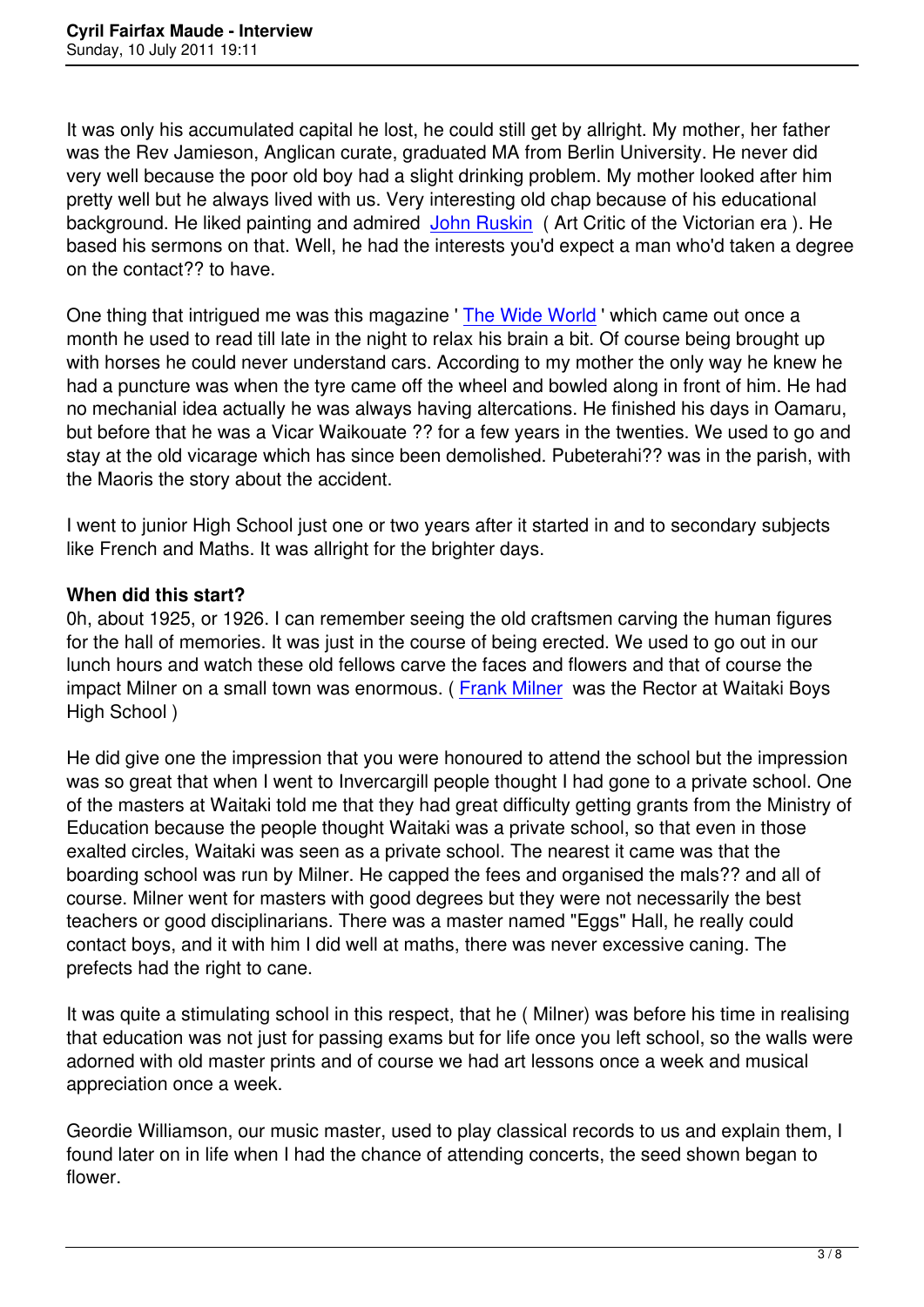Janes Bertram writing about Waitaki, they attempted to create a rugby ball out of local, rather intractable material. Milner was very strong on international affairs and especially imperial affairs, he must he turning in his grave now with whats happened to the British Empire.

Retured to Oamaru in 1966, shortly after Michael Trotter (Maori rock art - Michael Trotter and Beverley McCulloch's 36-year-old Prehistoric Rock Art in New Zealand ) , a group of us went on an outing with him a group called the North Otago Scientific and Historical Society. I found the title slightly embarassing, at any rate that'[s the title. We d](http://www.odt.co.nz/your-town/timaru/10355/north-otago-maori-rock-art-a-rich-seam-history)id [a bit of excava](http://www.biblio.com/details.php?dcx=292644507&aid=frg&utm_source=google&utm_medium=product&utm_campaign=feed-details)tion under supervision and at the end of the outing he suggested that our society adopt as a project the searching and recording of the Maori rock drawings. There were about sixty sites that they knew about they suspected there would be a lot more. So we got stuck in. The winter was a good time to go, no thistle or long grass. He suggested an area south of Ngapara. It was quite astonishing the success we used to go out in group of four and go up a limestone valley like musterers on the beat, and I say it was quite astonishing every time we went up we found something there.

## **What were the signs that where the sites were?**

I can't case??, a rock overhangs facing nor'west and near water. There are exceptions to that rule, but in general that was the indication.

## **Why east?**

It was for draining. At that stage North Otago was bush covered 500 years ago or more and they ( the Maori ) roamed the country in family groups, camping in the limestone shelters baiting originally for the moa and then bird lift??, staying over in these lime stone shelters. I don't know how long they drew with charcoal from the fires. Considering the passage of time it is quite surprising how permanent this charcoal has proved to be. (the red ochre is called haemitite)

# **Whats the red?**

Thats, what do they call it, haemitite a red ochre, a sort of rock that they used to carry around with them and I think those ones up at Takaroa?? were done with the local red ochre stone and fish oil, but the charcoal was usually just put on dry. There has been grave deterioration we were really doing a major salvage jobs because with increased stocking and top-dressing the rate of deterioration has accelerated considerably in the last few years. But we traced over them with clear polythene and china-black pencils.

# **Deterioration you mean deterioration of the limestone?**

No, really, deterioration of the rock drawings. They've got less clear as time goes on, then we'd make out a site report, map locations, property owner, how you got. Purpose was that if you were looking for that site fifty years hence then with the aid of the map reference and our description of the prominent landmarks, they could get to it and where the drawings were suitable we also took photographs. It was great, most enjoyable.

# **What were the drawings about?**

There is a lot of controversy about this, some said they had some religious significance, others think as I do, they draw to while away the time. They vary in the degree of excellence but the best of them are quite fantastic.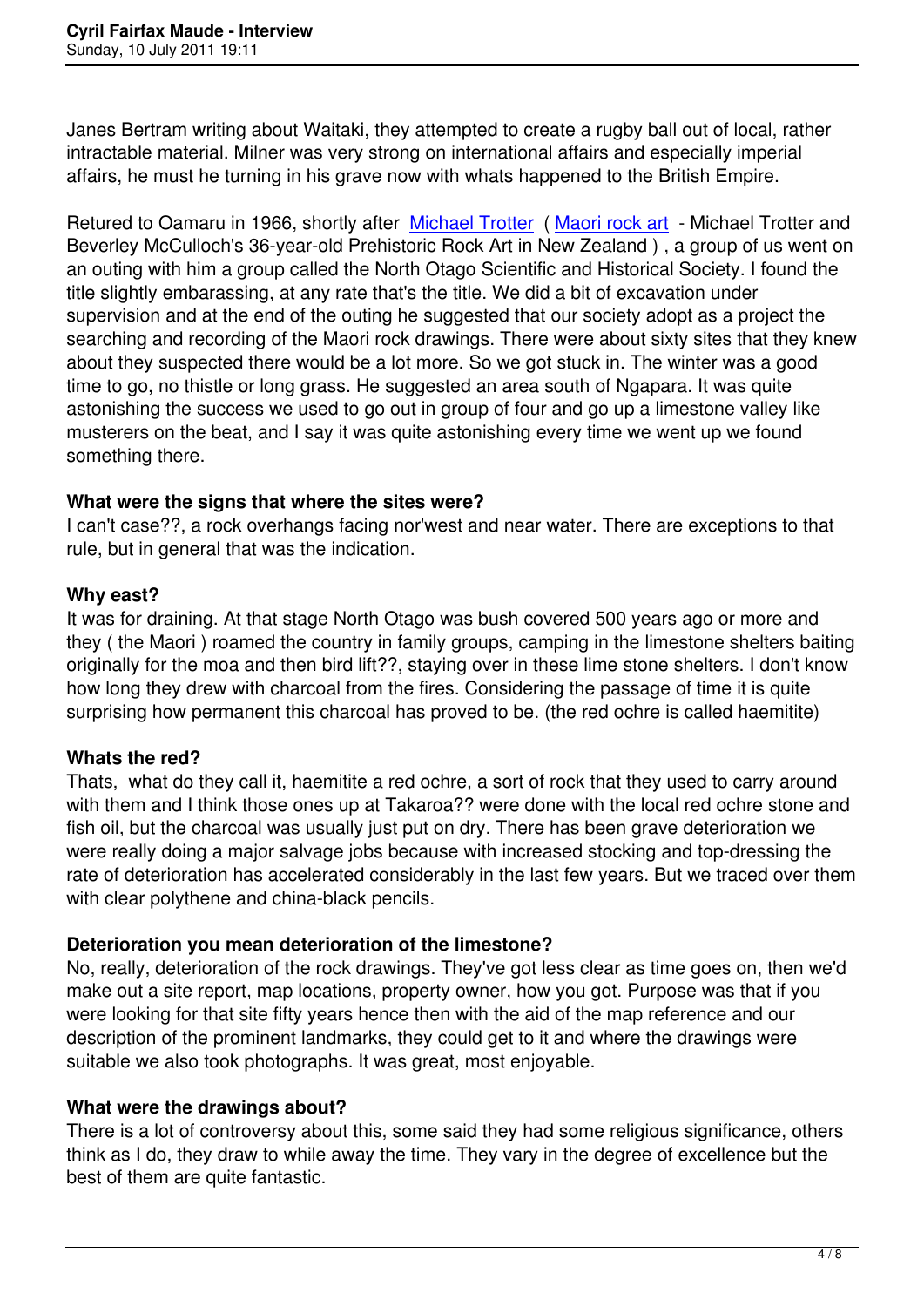He started off with 60 known sites, we have more than doubled that. I was living on the premises at the bank, no garden, gave us something to do on the weekends with a purpose.

We sent all our reports to the Canterbury Museum where they were given offiical numbers. Now archeological sites, the records are kept in Dunedin.

Joined the Union Bank in August 1930. The depression was looming up.

#### **How were jobs advertised?**

Actually I got an approach from the Manager of the Union Bank under the erroneous impression that I'd be a good banker. Mr Foulinson was the name of the manager of the Bank. Had to fight with his parents to take the job. They wanted me to stay at school. I didn't like the restraints of school. I seemed to think that life would be much freer away from school. I seemed to think that life out of school would be like a glorified musical comedy, but I was soon disillusioned with cigarettes.

#### **Would you describe the bank for us?**

Well, we had these big wooden partitions. The idea was to intimidate, to create the impression that the bank was a dignified and important place the bank was, but you know it wasn't so bad. There were more outside for instance you'd go around and collect the notes and take them to their banks two or three times a day. It was different then, each bank issued its own notes, not like the reserve banks today. One of my jobs was to deliver the notes, cheque and draughts.

Quite a bit of variety. Tragic thing was that he remained junior until his transfer to Dunedin in 1937 because of the depression or because of their experience with me, they didn't take on any other junior.

#### **When did the union bank close down?**

They amalgamated to form the ANZ. That had the effect, in any case, can block your promotion. They closed, one for reasons of economy, but also have the misfortune to strike some one from the opposition bank who doesn't know you, never heard of you, and tends to promote the people he knows well. This is not confined to banking, it happens everywhere. Army, Navy, Airforce "The old boy network". But the bank in the main is a pretty good employer so, thats what you did.

Of course this was terrible days of the slump. There was a firm called C. Hedges Ltd. He used to buy wool around North Otago and scour it, which is washing it and at one stage the old Union Bank was one of the biggest exporters of wool in Australia or New Zealand. We used to do this for old Charlie Hedges and I showed his son, where more than once, he'd bought the wool here, gone to the expense of scouring it, gone to the expense of shipping it over to London and they'd send a polite note back. But Charlie Hedges had a characteristic of many sucessful men. He took knock after knock and would survive them and come back again so that eventually things came right again. They took over MacDonalds Lane, the Limeworks out at Ngapara, he did well at that.

#### **Can you remember going off the gold standard?**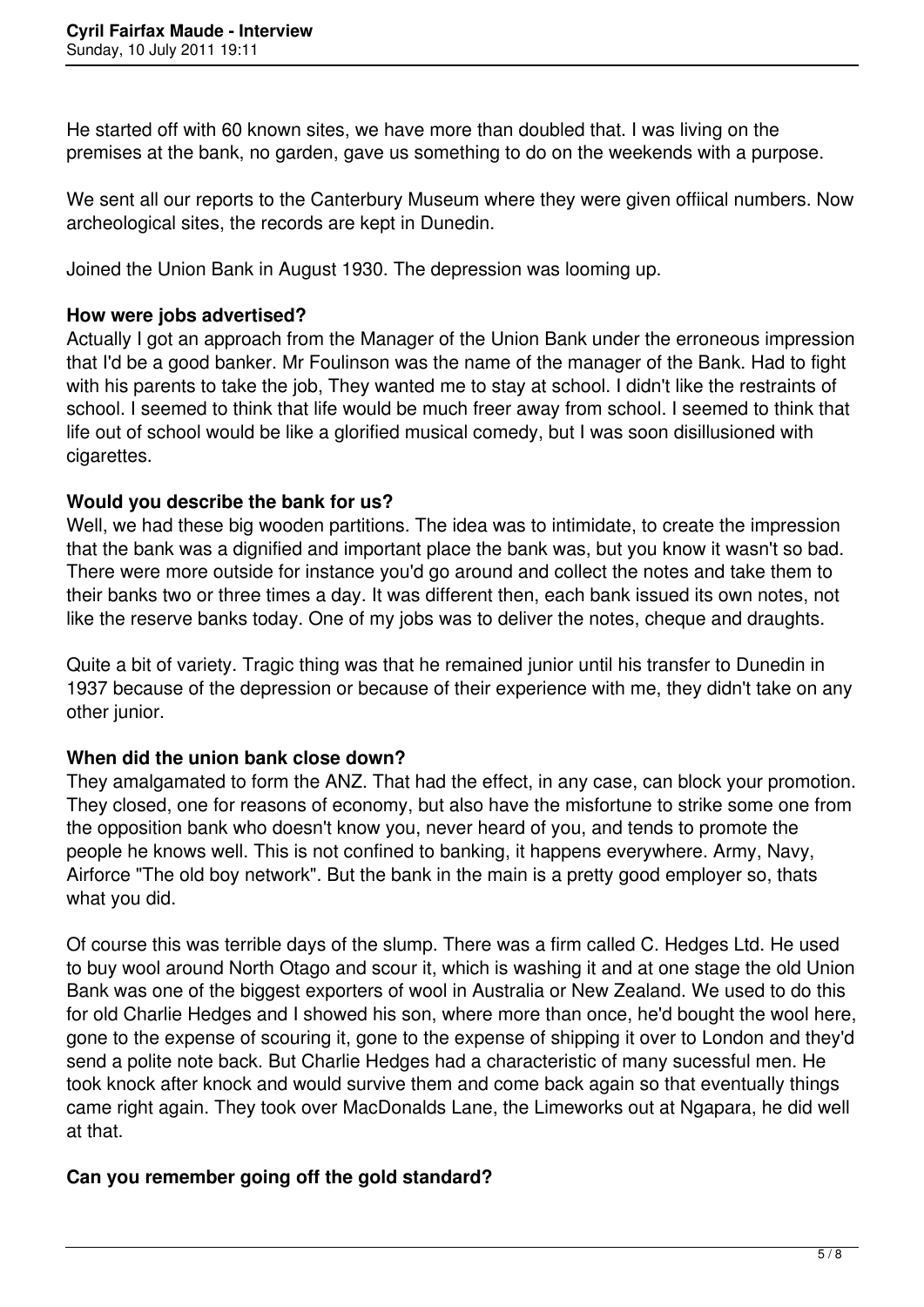I joined the bank in August 1930, it all seemed far away in little old Oamaru. So in 1937. I was transferred, that was as good as a promotion. I went to Dunedin the bank opposite Waiu's Hotel, the beautiful one with the columns. Incidentally, I could claim to be a pioneer in trying to whip up interest in the red building of Oamaru. I lived in Oamaru until I was twenty-three and never gave a second look, nor did I give a second look at the bank building in Dunedin, which is a Lawson, the architect. I was typical of many people it took the passage of years to realise what a legacy we did have.

Sept 39. I was in Dunedin in December 1939. I transferred to Auckland, but in June 1940 I joined, but I asked to go in to Burnham because I had spent all my time here, and so I was supposed to report to Burnham 1st April 1940. April Fools day.

I reported a day late, to go down a group instead of an my own. I found afterwards that I was supposed to go to N.C.O. school. They used to issue you with denims, which were very basic army working clothes, more like person garb ??. Well the chap in the quartermasters store who issued me with denims couldn't have been very efficient because they would have been too big for Colin Meads ( big rugby player ). So I had to roll the sleeves up about five times, I felt such a fool and I looked such a scarecrow, and by this time they finally caught up with me and I was transferred to NCO school.

Well Colonel Satterwaite came down to inspect us. We lined up in our denims and he stopped opposite me and said "Where did you get those denims, soldier?" Well what a stupid question. I didn't have a tailor, that was obvious. He said I don't think you're meant to be here and he picked on three or four more fortunates or unfortunates. With our tails between our legs, now what transpired was, that, had I persevered with NCO school I would have been a Lance Corporal at least in the 26th Battalion and might have got killed or badly wounded,because they left in the third eschelon.

Because I was marched back to camp I went away with the 2nd eschelon and as bonus we got six months in England before we went to the Middle East. I got through without being wounded and obviously not killed. The only thing that happened to me was that I was a P.O.W for five or six weeks, so if it hadn't been for denims what might have happened. How your fate depends on a council mess-up!

#### **Patriotism?**

0h yes, patriotism did play a part in it, because my father and grandfather had been extremely patriotic people, but there was also boredom with the job and the work I had at that particular time was very repetitive, and then a certain amount of peer pressure.

But it was a quite extra-ordinary thing in New Zealand. Like the intense patriotism following WWI with our horrible casualties. We arrived in the Clyde, June 1941. They called us colonial tourists when we got there but it was during the Battle of Britain, which was largely fought in the skies over where we were camped. We used to hide out in the fields and watch these air battles going on. We even had cartridge cases falling down on us. We were generally billetted out in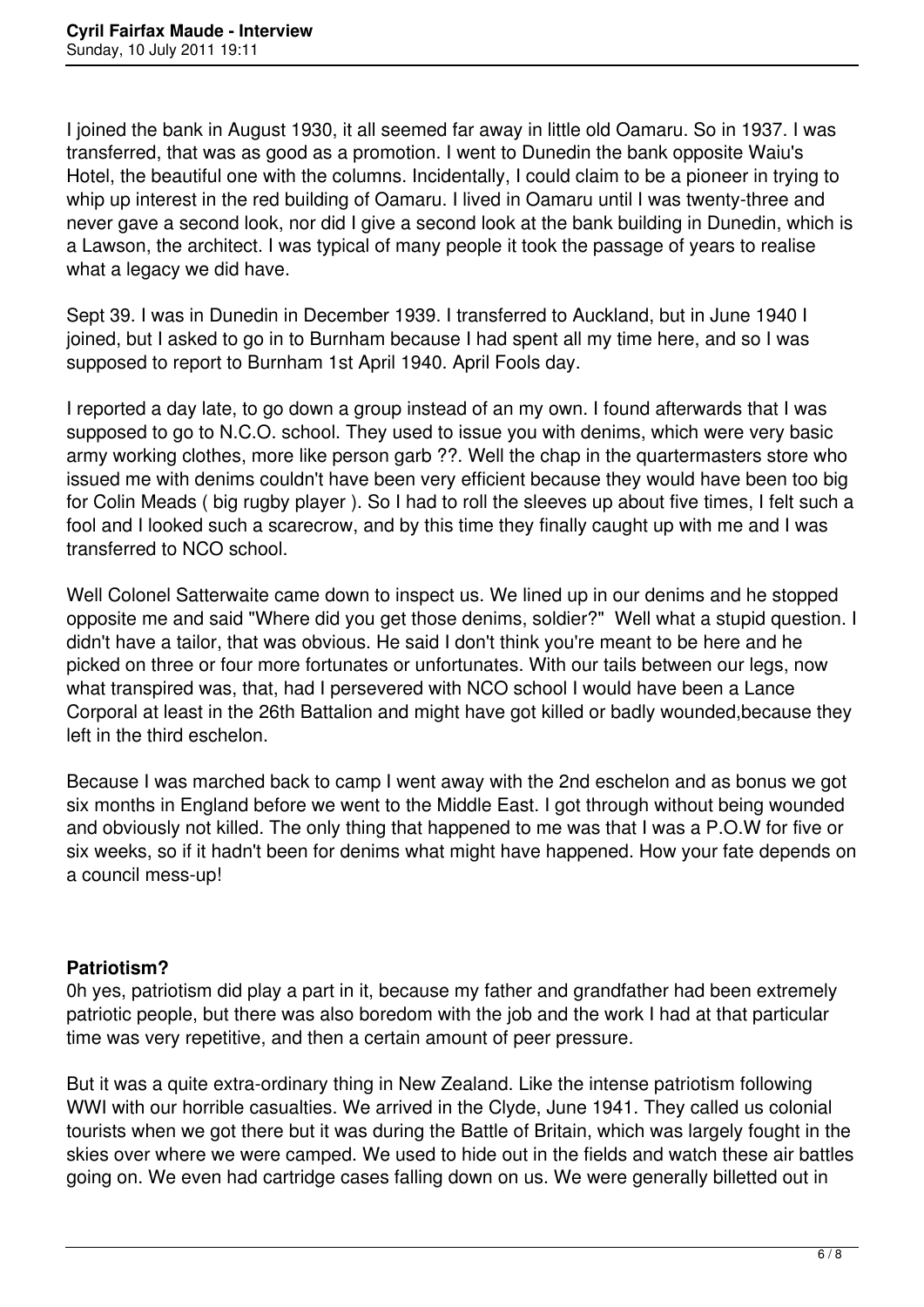the country. When we first arrived there was a camp there at Mitcham, not far from London, and then another camp, but then we went down to Kent. We went round the South of England in civilian buses. While we were down there we were camped in an old Coast house. Then finally we went into winter quarters we were billetted in a house belonging to a Major Churchill. It was on the London Pentsmonth Road. We were pretty comfortable.

And then we finally sailed for the Middle East from Newport in Wales in early January 1942. I remember the ivies hanging from the houses we went round the Cape to Egypt.

## **Did have plenty of equipment?**

Getting ammunition and rifles was more difficult in Britain where everything had been lost at Dunkirk. We arrived just about a week after Dunkirk. No problem in Egypt. We arrived 2 or 3 weeks before the Greek campaign in March 1941.

## **So the Germans were still advancing down the Greek Penninsula?**

They were just coming though the Balkans.

We were taken in cattle trucks, quite a long trip to Cairo. I had dysentery, very, very bad.

## **Question. How was dysentery stopped?**

Don't know but a friend and I didn't get dysentery and we drank wine. But we'd come to an Arab village and the whole village would watch these guys, no wonder there's no respect for us. The South Africans finally took Badir accompanied by some of our own divinence?? cavalry in Bren carriers including a chap Bessel who was in the DW Cavalry.

The Germans were more genial than the Afrikaners. We could talk quite easily to a group of the English speaking Germans. I went across to a lunch of these Afrkaners, all I got was Ya, ya ya, and the started talking Afrikan. Well we were taken by trucks to the railhead. This was the main supply dump for the 8th army. We went there and there were acres and acres of every material thing a man could want, went almost as far as the eye could see. I couldn't help thinking to myself, couldn't find the money to feed the Welsh coal miner, but in the middle of desert there was everything, anything a man could want. It made you a bit antisocial for a while.

I've got a photo here, chaps were happy not to shave for five weeks. Group in Crete, group in Milidi?? in Egypt. Thats the camp we were at, great leave, houseboat on the Nile, spent the rest of June there. Health, no good, so stayed at base until sent back on furlough.

If our army pay lower than bank pay then the bank made it up. I went to Hamilton, worked two months. I took odd jobs until my health picked up then. In those days you were transferred, but in this case I did ask to go back to Christchurch. In our case it worked out very well for the education of the children.

# **When did you marry?**

In 1952, what happened was I was sent down to Dunedin to replace the accountant who was ill,